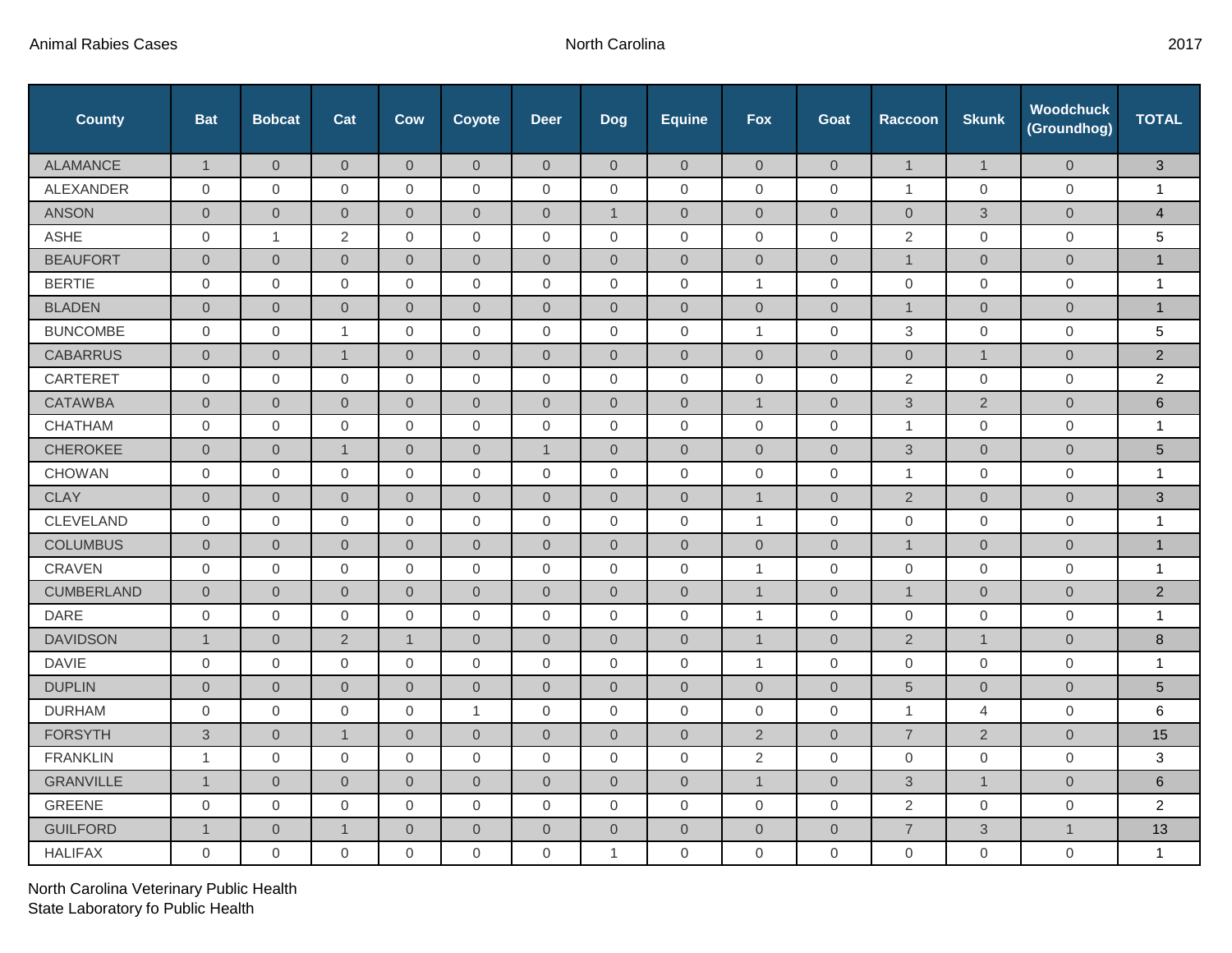| <b>County</b>      | <b>Bat</b>          | <b>Bobcat</b>       | Cat                 | Cow                 | Coyote              | <b>Deer</b>    | <b>Dog</b>          | <b>Equine</b>  | <b>Fox</b>          | Goat                | <b>Raccoon</b>      | <b>Skunk</b>   | <b>Woodchuck</b><br>(Groundhog) | <b>TOTAL</b>    |
|--------------------|---------------------|---------------------|---------------------|---------------------|---------------------|----------------|---------------------|----------------|---------------------|---------------------|---------------------|----------------|---------------------------------|-----------------|
| <b>HARNETT</b>     | $\overline{0}$      | $\overline{0}$      | $\overline{0}$      | $\overline{0}$      | $\overline{0}$      | $\overline{0}$ | $\overline{0}$      | $\overline{0}$ | $\overline{0}$      | $\overline{0}$      | $\overline{2}$      | $\overline{0}$ | $\mathbf{0}$                    | $\overline{2}$  |
| <b>HAYWOOD</b>     | $\mathsf{O}\xspace$ | $\mathsf{O}$        | $\mathsf{O}$        | $\mathsf{O}\xspace$ | $\mathbf 0$         | $\mathbf 0$    | $\mathbf 0$         | $\mathbf 0$    | $\mathsf{O}\xspace$ | $\mathbf 0$         | $\mathbf{1}$        | $\mathbf 0$    | $\mathbf 0$                     | $\mathbf{1}$    |
| <b>HOKE</b>        | $\overline{0}$      | $\overline{0}$      | $\overline{0}$      | $\theta$            | $\overline{0}$      | $\overline{0}$ | $\overline{0}$      | $\overline{0}$ | $\overline{0}$      | $\overline{0}$      | $\mathbf{1}$        | $\overline{0}$ | $\mathbf{0}$                    | $\mathbf{1}$    |
| <b>IREDELL</b>     | $\mathbf{1}$        | $\overline{0}$      | $\overline{0}$      | $\mathbf 0$         | $\overline{0}$      | $\overline{0}$ | $\mathbf{0}$        | $\mathbf{1}$   | $\mathbf{1}$        | $\mathbf{1}$        | 2                   | 9              | $\mathbf 0$                     | 15              |
| <b>LINCOLN</b>     | $\overline{0}$      | $\boldsymbol{0}$    | $\mathbf{1}$        | $\sqrt{0}$          | $\overline{0}$      | $\overline{0}$ | $\overline{0}$      | $\overline{0}$ | $\mathbf{1}$        | $\overline{0}$      | $\mathbf{1}$        | $\mathbf{0}$   | $\mathbf{0}$                    | 3               |
| <b>MARTIN</b>      | $\mathbf 0$         | $\overline{0}$      | 0                   | $\overline{0}$      | $\mathbf 0$         | $\mathbf{0}$   | $\overline{0}$      | $\mathbf 0$    | $\mathbf 0$         | $\mathbf{0}$        | $\mathbf{1}$        | $\overline{0}$ | $\mathbf 0$                     | $\mathbf{1}$    |
| <b>MECKLENBURG</b> | 5                   | $\Omega$            | $\overline{2}$      | $\overline{0}$      | $\overline{0}$      | $\Omega$       | $\overline{0}$      | $\overline{0}$ | $\overline{2}$      | $\overline{0}$      | $\overline{4}$      | $\overline{0}$ | $\overline{0}$                  | 13              |
| <b>MONTGOMERY</b>  | 0                   | $\mathbf 0$         | 0                   | $\mathbf 0$         | $\mathbf 0$         | $\mathbf 0$    | $\mathbf 0$         | $\mathbf 0$    | $\mathbf 0$         | $\mathbf 0$         | $\mathbf{1}$        | $\mathbf 0$    | $\overline{0}$                  | $\mathbf{1}$    |
| <b>MOORE</b>       | $\overline{0}$      | $\overline{0}$      | $\overline{0}$      | $\overline{0}$      | $\overline{0}$      | $\overline{0}$ | $\overline{0}$      | $\overline{0}$ | $\mathbf{1}$        | $\overline{0}$      | $\mathbf{1}$        | $\overline{0}$ | $\overline{0}$                  | 2               |
| <b>NEW HANOVER</b> | $\mathbf 0$         | $\mathbf 0$         | 0                   | 0                   | 0                   | 0              | $\mathbf{1}$        | $\mathbf 0$    | $\mathbf 0$         | $\mathbf 0$         | $\mathbf{1}$        | $\overline{0}$ | $\mathbf 0$                     | $\overline{2}$  |
| <b>ONSLOW</b>      | $\overline{0}$      | $\overline{0}$      | $\overline{0}$      | $\overline{0}$      | $\overline{0}$      | $\overline{0}$ | $\overline{0}$      | $\overline{0}$ | $\overline{0}$      | $\overline{0}$      | $5\overline{)}$     | $\overline{0}$ | $\overline{0}$                  | $5\phantom{.0}$ |
| ORANGE             | $\mathbf{1}$        | $\mathbf 0$         | 0                   | $\mathbf 0$         | 0                   | 0              | $\mathbf 0$         | $\mathbf 0$    | 2                   | $\mathbf 0$         | $\,$ 5 $\,$         | $\mathbf{1}$   | $\mathbf 0$                     | $9\,$           |
| Out of State       | $\overline{0}$      | $\overline{0}$      | $\overline{0}$      | $\overline{0}$      | $\overline{0}$      | $\overline{0}$ | $\overline{0}$      | $\overline{0}$ | $\overline{0}$      | $\overline{0}$      | $\overline{0}$      | $\overline{0}$ | $\overline{0}$                  | $\mathbf 0$     |
| <b>PAMLICO</b>     | $\Omega$            | $\overline{0}$      | $\overline{0}$      | $\mathbf{0}$        | $\overline{0}$      | $\overline{0}$ | $\mathbf{0}$        | $\mathbf 0$    | $\overline{2}$      | $\mathbf{0}$        | $\overline{0}$      | $\mathbf{0}$   | $\mathbf{0}$                    | $\overline{2}$  |
| <b>PASQUOTANK</b>  | $\overline{0}$      | $\overline{0}$      | $\mathbf{0}$        | $\sqrt{0}$          | $\overline{0}$      | $\overline{0}$ | $\overline{0}$      | $\mathbf{0}$   | $\overline{0}$      | $\boldsymbol{0}$    | $\mathbf{1}$        | $\overline{0}$ | $\overline{0}$                  | $\mathbf{1}$    |
| PENDER             | $\mathbf{0}$        | $\mathbf 0$         | $\overline{0}$      | $\mathbf{0}$        | $\mathsf{O}\xspace$ | $\mathbf{0}$   | $\mathbf 0$         | $\mathbf 0$    | $\mathsf{O}\xspace$ | $\mathbf{0}$        | 4                   | $\mathbf{0}$   | $\overline{0}$                  | 4               |
| <b>PITT</b>        | $\overline{0}$      | $\overline{0}$      | $\mathbf{1}$        | $\overline{0}$      | $\overline{0}$      | $\mathbf{0}$   | $\mathsf{O}\xspace$ | $\overline{0}$ | $\overline{0}$      | $\overline{0}$      | $\mathsf{O}\xspace$ | $\mathbf{O}$   | $\overline{0}$                  | $\mathbf{1}$    |
| <b>POLK</b>        | 0                   | $\mathbf 0$         | $\overline{0}$      | $\mathbf{0}$        | $\mathbf{0}$        | $\mathbf{0}$   | $\mathbf{0}$        | $\overline{2}$ | $\mathbf{0}$        | $\mathbf{0}$        | $\overline{0}$      | $\overline{0}$ | $\mathbf 0$                     | $\overline{2}$  |
| <b>RANDOLPH</b>    | $\mathsf{O}\xspace$ | $\mathbf 0$         | $\overline{0}$      | $\sqrt{0}$          | $\mathbf{O}$        | $\overline{0}$ | $\overline{0}$      | $\mathbf{0}$   | $6\,$               | $\mathsf{O}\xspace$ | $\overline{2}$      | $\mathbf 0$    | $\mathbf 0$                     | $\bf 8$         |
| <b>RICHMOND</b>    | $\mathbf{0}$        | $\overline{0}$      | 0                   | $\boldsymbol{0}$    | 0                   | $\overline{0}$ | $\mathbf 0$         | $\mathbf 0$    | $\mathbf{1}$        | $\mathbf 0$         | $\mathbf 0$         | $\mathbf{0}$   | $\mathbf 0$                     | $\mathbf{1}$    |
| <b>ROBESON</b>     | $\overline{0}$      | $\overline{0}$      | $\mathbf{1}$        | $\mathbf 0$         | $\overline{0}$      | $\overline{0}$ | $\overline{0}$      | $\mathbf{0}$   | $\mathbf{1}$        | $\overline{0}$      | $\overline{0}$      | $\overline{0}$ | $\overline{0}$                  | 2               |
| <b>ROCKINGHAM</b>  | $\mathbf 0$         | $\mathsf{O}$        | $\mathsf{O}\xspace$ | $\mathbf 0$         | $\mathbf 0$         | $\mathbf 0$    | $\mathsf{O}\xspace$ | $\mathbf 0$    | $\mathbf{1}$        | $\mathbf 0$         | $\mathbf 0$         | $\mathbf 0$    | $\mathsf{O}$                    | $\mathbf{1}$    |
| <b>ROWAN</b>       | $\overline{0}$      | $\overline{0}$      | $\overline{0}$      | $\overline{0}$      | $\overline{0}$      | $\overline{0}$ | $\overline{0}$      | $\overline{0}$ | 3                   | $\overline{0}$      | $\mathbf{1}$        | $\overline{5}$ | $\overline{0}$                  | 9               |
| <b>RUTHERFORD</b>  | $\Omega$            | $\Omega$            | $\mathbf{1}$        | $\boldsymbol{0}$    | 0                   | $\mathbf 0$    | $\mathsf{O}\xspace$ | $\mathbf 0$    | $\mathbf{1}$        | 0                   | 2                   | $\sqrt{3}$     | $\mathbf 0$                     | $\overline{7}$  |
| <b>SAMPSON</b>     | $\overline{0}$      | $\mathbf 0$         | $\mathbf{1}$        | $\sqrt{0}$          | $\overline{0}$      | $\overline{0}$ | $\overline{0}$      | $\overline{0}$ | $\overline{0}$      | $\overline{0}$      | $\mathbf{1}$        | $\overline{0}$ | $\overline{0}$                  | $\overline{2}$  |
| <b>SCOTLAND</b>    | $\mathbf 0$         | $\overline{0}$      | $\mathbf 0$         | $\mathbf 0$         | $\mathbf 0$         | $\overline{0}$ | $\mathbf{0}$        | $\mathbf 0$    | $\overline{1}$      | $\mathbf{0}$        | $\mathbf{1}$        | $\mathbf{0}$   | $\mathbf{0}$                    | $\overline{2}$  |
| <b>STANLY</b>      | $\overline{0}$      | $\overline{0}$      | $\overline{0}$      | $\overline{0}$      | $\overline{0}$      | $\overline{0}$ | $\overline{0}$      | $\overline{0}$ | $\overline{0}$      | $\overline{0}$      | $\mathbf{1}$        | $\overline{0}$ | $\overline{0}$                  | $\mathbf{1}$    |
| <b>STOKES</b>      | 0                   | $\mathbf{0}$        | $\overline{0}$      | 0                   | $\mathbf 0$         | $\mathbf{0}$   | $\mathbf{0}$        | $\mathbf 0$    | $\mathbf{1}$        | $\mathbf{0}$        | $\mathbf 0$         | $\mathbf{1}$   | $\mathbf{0}$                    | $\overline{2}$  |
| <b>SURRY</b>       | $\mathsf{O}\xspace$ | $\mathsf{O}\xspace$ | $\overline{1}$      | $\mathbf 0$         | $\mathbf{0}$        | $\overline{0}$ | $\mathsf{O}\xspace$ | $\mathbf{0}$   | $\overline{0}$      | $\mathsf{O}\xspace$ | $\mathbf{1}$        | $\mathbf{0}$   | $\mathbf 0$                     | $\overline{2}$  |
| <b>UNION</b>       | $\mathbf{1}$        | $\mathbf{0}$        | $\mathbf 0$         | 0                   | $\mathbf 0$         | $\mathbf 0$    | $\mathbf{0}$        | $\mathbf 0$    | 2                   | $\mathbf{0}$        | 5                   | 3              | $\mathbf 0$                     | 11              |